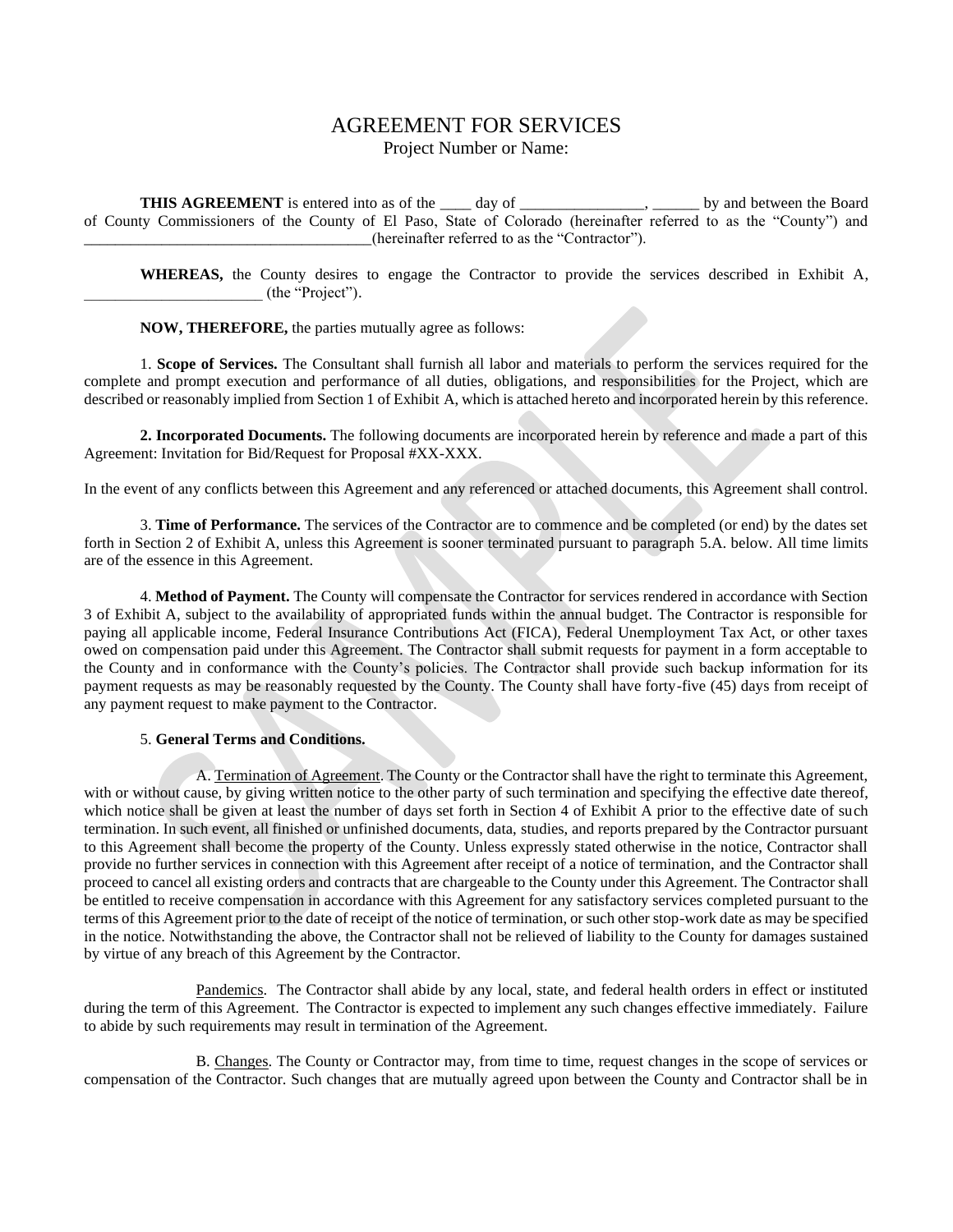writing, and upon execution shall become part of this Agreement. To be effective, all changes must be signed by the Contractor and by the Board of County Commissioners, or by a person authorized by resolution to sign on behalf of the Board.

C. Assignability or Subcontracting. Any assignment, transfer or subcontracting of this Agreement is prohibited, unless written consent is obtained from the County.

D. Audit. The County and any of its duly authorized representatives shall have reasonable access to any books, documents, papers, and records of the Contractor which are pertinent to the Contractor's performance under this Agreement for the purpose of making an audit, examination, or excerpts. The Contractor shall provide any documentation necessary to prepare all reporting required of or by the County, and shall keep all books, documents, papers, and records which are pertinent to the Contractor's performance for a minimum period of three years, or such longer time as may be set forth in any Special Conditions or addendums to this Agreement.

E. Equal Employment Opportunity. While performing this Agreement, the Contractor shall not discriminate against any employee, subcontractor, or applicant for employment because of disability, race, creed, color, gender, sexual orientation, religion, age, national origin, or ancestry.

F. Ownership of Documents. All drawings, specifications, guidelines, and other documents prepared or received by the Contractor in connection with this Agreement shall be the property of the County.

G. Assignment of Copyrights. The Contractor assigns to the County the copyrights to all works prepared, developed, or created pursuant to this Agreement, including the rights to: 1) reproduce the work; 2) prepare derivative works; 3) distribute copies to the public by sale, rental, lease, or lending; 4) perform the works publicly; and 5) to display the work publicly. The Contractor waives its rights to claim authorship of the works, to prevent its name from being used in connection with the works, and to prevent distortion of the works.

H. Governing Law/Forum/Interpretation. This Agreement has been executed by the parties hereto on the day and year first above written and shall be governed by the laws of the State of Colorado. Venue for any civil action relating to this Agreement shall be in El Paso County. Both parties agree that the rule that ambiguities in a contract are to be construed against the drafting party shall not apply to the interpretation of this Agreement. If there is any conflict between the language of this Agreement and any exhibit or attachment, the language of this Agreement shall govern.

Contractor shall comply with all applicable federal and State laws, rules, and regulations in effect or hereafter established, including, without limitation, laws applicable to discrimination and unfair employment practices.

Colorado law, and rules and regulations issued pursuant thereto, shall be applied in the interpretation, execution, and enforcement of this Agreement. Any provision included or incorporated herein by reference which conflicts with said laws, rules, and regulations shall be null and void. All suits or actions related to this Agreement shall be filed and proceedings held in the State of Colorado and exclusive venue shall be in the Fourth Judicial District, El Paso County.

I. Compliance with Laws/Licenses and Permits. The Contractor shall comply with all applicable federal, state and local laws, ordinances, regulations, and resolutions. The Contractor shall be responsible for obtaining all licenses and permits necessary to perform the scope of services, at the Contractor's expense, unless specifically stated otherwise in this Agreement.

J. No Waiver of Rights. The County's approval or acceptance of, or payment for, services shall not be construed to operate as a waiver of any rights or benefits to be provided under this Agreement. No covenant or term of this Agreement shall be deemed to be waived by the County except in writing signed by the Board of County Commissioners or person authorized to sign by resolution of the Board, and any waiver of a right shall not be construed to be a waiver of any other right or to be a continuing waiver, unless specifically so stated.

K. Non-appropriation. Pursuant to C.R.S. § 29-1-110, as amended, the financial obligations of the County as set forth herein after the current fiscal year are contingent upon funds for that purpose being appropriated, budgeted and otherwise available. This Agreement is automatically terminated on January 1st of the first fiscal year for which funds are not appropriated. The County shall give the Contractor written notice of such non-appropriation. Financial obligations of the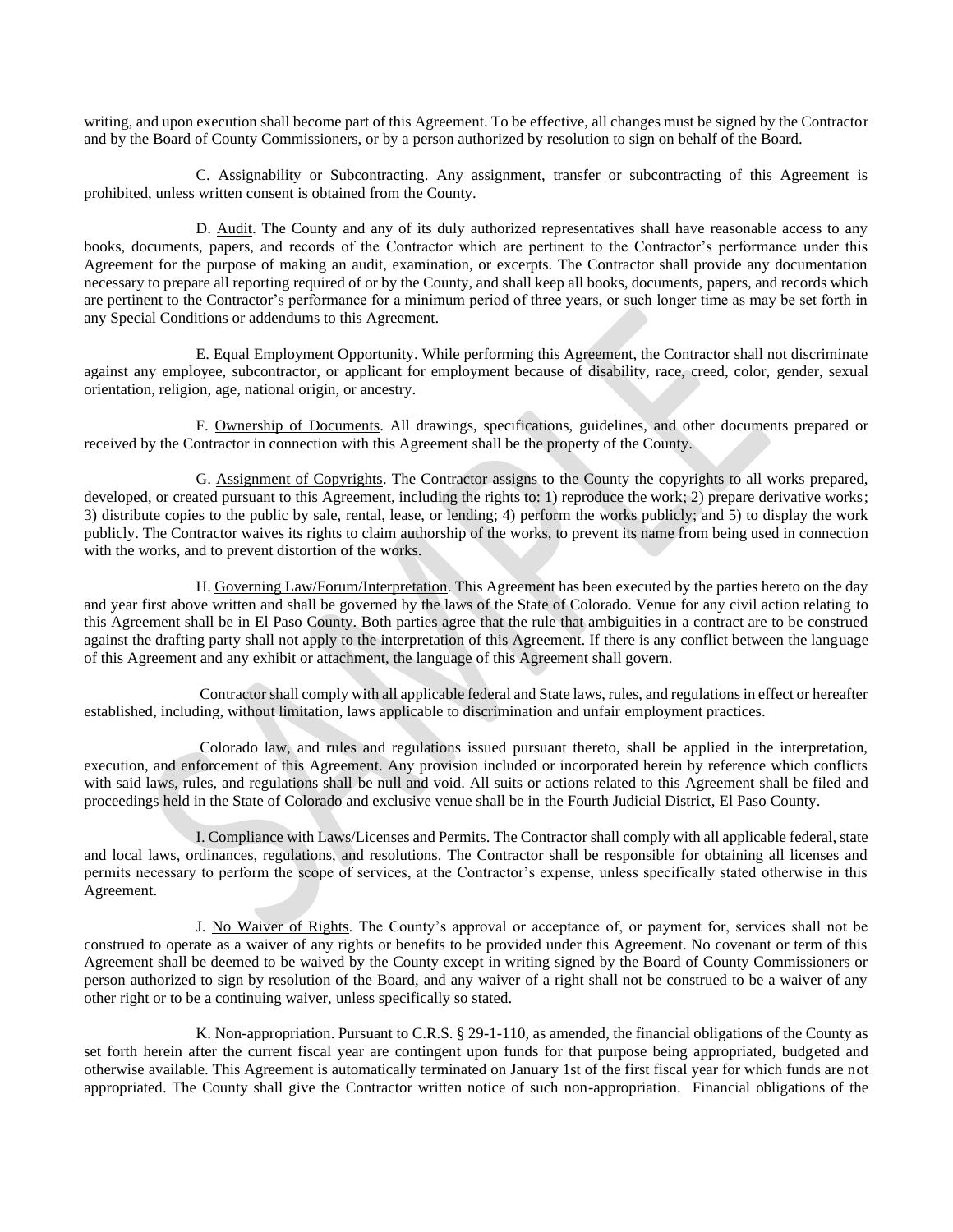County payable after the current Fiscal Year are contingent upon funds for that purpose being appropriated, budgeted, and otherwise made available, pursuant to the Constitution for annual funding appropriation.

L. Conflict of Interest/Ethics. The Contractor shall refrain from providing services to other persons, firms or entities that would create a conflict of interest for Contractor with regard to providing services pursuant to this Agreement. The Contractor shall not offer or provide anything of benefit to any County official or employee that would place the official or employee in a position of violating the public trust in violation of Colorado Constitution Article XXIX, C.R.S. § 24-18-109, as amended.

The Contractor shall disclose any personal or private interest related to property or business within the County. Upon disclosure of any such personal or private interest, the County shall determine if the interest constitutes a conflict of interest. If the County determines that a conflict of interest exists, the County may treat such conflict of interest as a default and terminate this Agreement.

M. Remedies. In addition to any other remedies provided for in this Agreement, and without limiting its remedies available at law, the County may exercise the following remedial actions if the Contractor substantially fails to satisfy the duties and obligations in this Agreement. Substantial failure to satisfy the duties and obligations shall mean significant insufficient, incorrect, or improper performance, activities, or inactions by the Contractor. These remedial actions are as follows:

(1) Suspend Contractor's performance pending necessary corrective action as specified by the County without the Contractor's entitlement to an increase in price/cost or a time extension; and/or

(2) Withhold payment to the Contractor until the necessary services or corrections in performance are satisfactorily completed; and/or

(3) Deny payment for those services which have not been satisfactorily performed, or which, due to circumstances caused by the Contractor, cannot be performed, or if performed would be of no value to the County.

The foregoing remedial actions are cumulative and the County, it its sole discretion, may exercise any or all of them individually or simultaneously. The County shall provide written notice to Contractor of its exercise of any of the foregoing remedial actions.

N. Force Majeure. Neither the Contractor nor the County shall be liable for any delay in, or failure of performance of, any covenant or promise contained in this Agreement, nor shall any delay or failure constitute default or give rise to any liability for damages if, and only to extent that, such delay or failure is caused by "force majeure." As used in this Agreement, "force majeure" means acts of God, acts of the public enemy, unusually severe weather, fires, floods, epidemics, quarantines, strikes, labor disputes and freight embargoes, to the extent such events were not the result of, or were not aggravated by, the acts or omissions of the non-performing or delayed party.

O. Third-Party Beneficiaries. It is expressly understood and agreed that the enforcement of this Agreement and all rights of action relating thereto shall be strictly reserved to the County and the named Contractor. Nothing contained in this Agreement shall give or allow any claim or right of action whatsoever by any other third person.

P. Survival of Terms and Conditions. Notwithstanding anything herein to the contrary, the parties understand and agree that all terms and conditions of the Agreement that anticipate continued performance, compliance, or effect beyond the termination date of the Agreement shall survive such termination date and shall be enforceable in the event of a failure to perform or comply.

Q. Worker Without Authorization. As required by C.R.S. § 8-17.5-102, the Contractor certifies and agrees as follows:

(1) The Contractor shall not knowingly employ or contract with a worker without authorization (a non-legal resident of the United States) to perform work under this Agreement.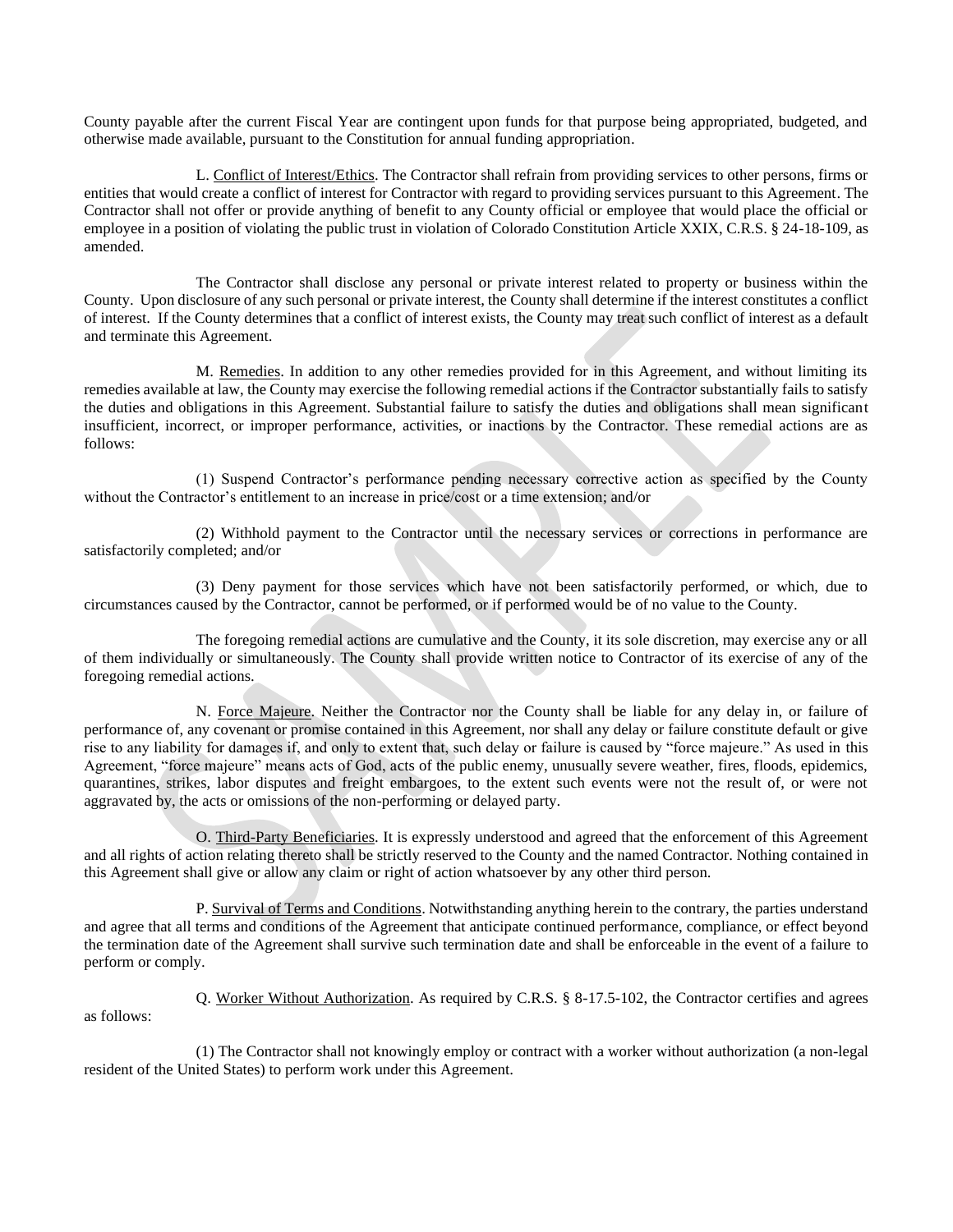(2) The Contractor shall not enter into a contract with a subcontractor that fails to certify to the Contractor that the subcontractor shall not knowingly employ or contract with a worker without authorization to perform work under this Agreement.

(3) The Contractor has confirmed the employment eligibility of all employees who are newly hired for employment to perform work under this Agreement through participation in either the employment verification ("e-verify") program administered by the United States Department of Homeland Security and the Social Security Administration, or the employment verification program operated by the Colorado Department of Labor and Employment ("Department").

(4) The Contractor shall not use the e-verify or Department programs to undertake preemployment screening of job applicants while this Agreement is being performed.

(5) If the Contractor obtains actual knowledge that a subcontractor performing work under this Agreement knowingly employs or contracts with a worker without authorization, then the Contractor shall: (a) notify the subcontractor and the County within three days that the Contractor has actual knowledge that the subcontractor is employing or contracting with a worker without authorization; and (b) terminate the subcontract with the subcontractor if within three days of receiving the notice the subcontractor does not stop employing or contracting with a worker without authorization; except that Contractor shall not terminate the subcontract if during such three days the subcontractor provides information to establish that the subcontractor has not knowingly employed or contracted with a worker without authorization.

(6) The Contractor shall comply with any reasonable request by the Department made in the course of an investigation that the Department is undertaking pursuant to the authority established by C.R.S. § 8-17.5-101(5).

(7) If the Contractor violates any of the provisions of this section 5.Q. the County may immediately terminate this Agreement effective upon the receipt by Contractor of written notice of termination from the County, and the Contractor shall be liable for actual and consequential damages to the County.

(8) Compliance with this subsection Q is not required if the Contractor is a governmental entity.

R. Abilities, Qualifications, Experience, and Best Efforts. Notwithstanding anything to the contrary contained in this Agreement, the County and Contractor agree and acknowledge that the County enters into this Agreement relying on the special and unique abilities of Contractor to perform the services and accomplish the tasks described. Contractor accepts the relationship of trust and confidence established between Contractor and the County by this Agreement. Contractor covenants with the County to use its best efforts. Contractor shall further the interests of the County according to the County's requirements and procedures, and according to the highest standards and quality prevailing among those who perform work of a similar nature.

S. Accuracy of Work. The Contractor represents, covenants, and agrees that its work will be accurate and free from any material errors.

6. **Insurance.** In part to assure the County that the Contractor is always capable of fulfilling the specified indemnification obligations, the Contractor must purchase and maintain insurance of the kind and in the minimum amounts specified below, unless indicated otherwise in Section 7 of Exhibit A.

A. The Contractor agrees to procure and maintain, at its own expense, for all services covered by this Agreement, the following policies of insurance:

(1) Workers' Compensation Insurance: The Contractor will maintain workers' compensation insurance covering the contractor for the performance of all services under this Agreement in accordance with applicable state laws, and employer's liability insurance. Coverage shall include a waiver of subrogation in favor of El Paso County

Minimum Limits:

Workers' Compensation – statutory limits

- Employer's Liability:
	- \$1,000,000 bodily injury for each accident
	- \$1,000,000 each employee for disease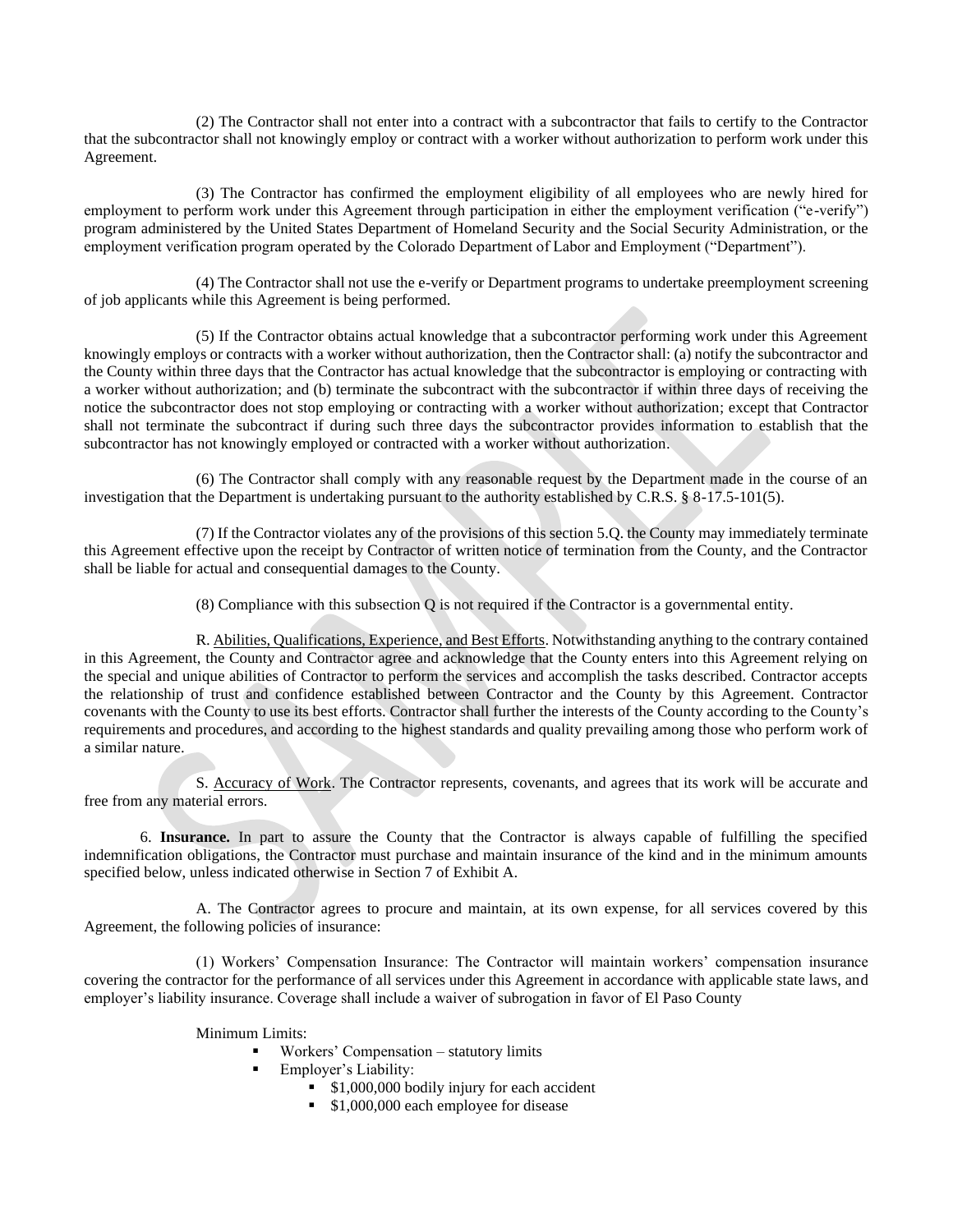■ \$1,000,000 disease aggregate

The requirements of this provision shall apply to the Contractor and to all subcontractors.

(2) Commercial General Liability: The Contractor will maintain commercial general liability insurance covering all operations by or on behalf of the Contractor on an occurrence basis against claims for bodily injury, property damage (including loss of use) and personal injury. Such insurance will have these minimum limits and coverages:

Minimum Limits:

- \$1,000,000 each occurrence
- \$2,000,000 general aggregate with dedicated limits per project site
- \$2,000,000 products and completed operations aggregate

Coverages:

- Products and completed operations coverage maintained for at least 2 years after completion of the project for construction contractors
- Contractual Liability
- **Independent Contractors**
- Defense in addition to the limits of liability
- Waiver of Subrogation
- Severability of Interests Provision

Additional Insured Endorsement (for on-going and completed operations) issued to El Paso County, Colorado its officers, its agents, and its employees acting in the scope of their employment.

The requirements of this provision shall apply to the Contractor and to all subcontractors.

(3) Automobile Liability: The Contractor will maintain business auto liability coverage covering liability arising out of any auto (including owned, hired, and non-owned autos) used in connection Minimum Limits:

Minimum Limit:

**• \$1,000,000 Combined Single Limit Each Accident** 

Coverages:

- Specific Waiver of Subrogation
- MCS 90 for vehicles carrying hazardous materials
- Mobile (for on-going and completed operations) issued to El Paso County, Colorado its officers, its agents, and its employees acting in the scope of their employment

The requirements of this provision shall apply to the Contractor and to all subcontractors.

(4) If indicated in Section 5 of Exhibit A, Errors and Omissions or Professional Liability Insurance with a minimum coverage amount as specified in Section 5 of Exhibit A, and for two years beyond the completion of all services under this Agreement.

B. The above-mentioned coverages shall be procured and maintained with insurers with an A- or better rating, as determined by Best's Key Rating Guide. All coverages shall be continuously maintained during the term of this Agreement or as noted above to cover all liability, claims, demands, and other obligations assumed by the Contractor.

C. Additional Insured status required above shall be primary and non-contributory with any insurance or selfinsurance carried by the County. The Contractor shall be solely responsible for any deductible losses under any policy required above.

D. The policies shall provide that the County will receive notice no less than 30 days prior to cancellation, termination, or non-renewal of the policies.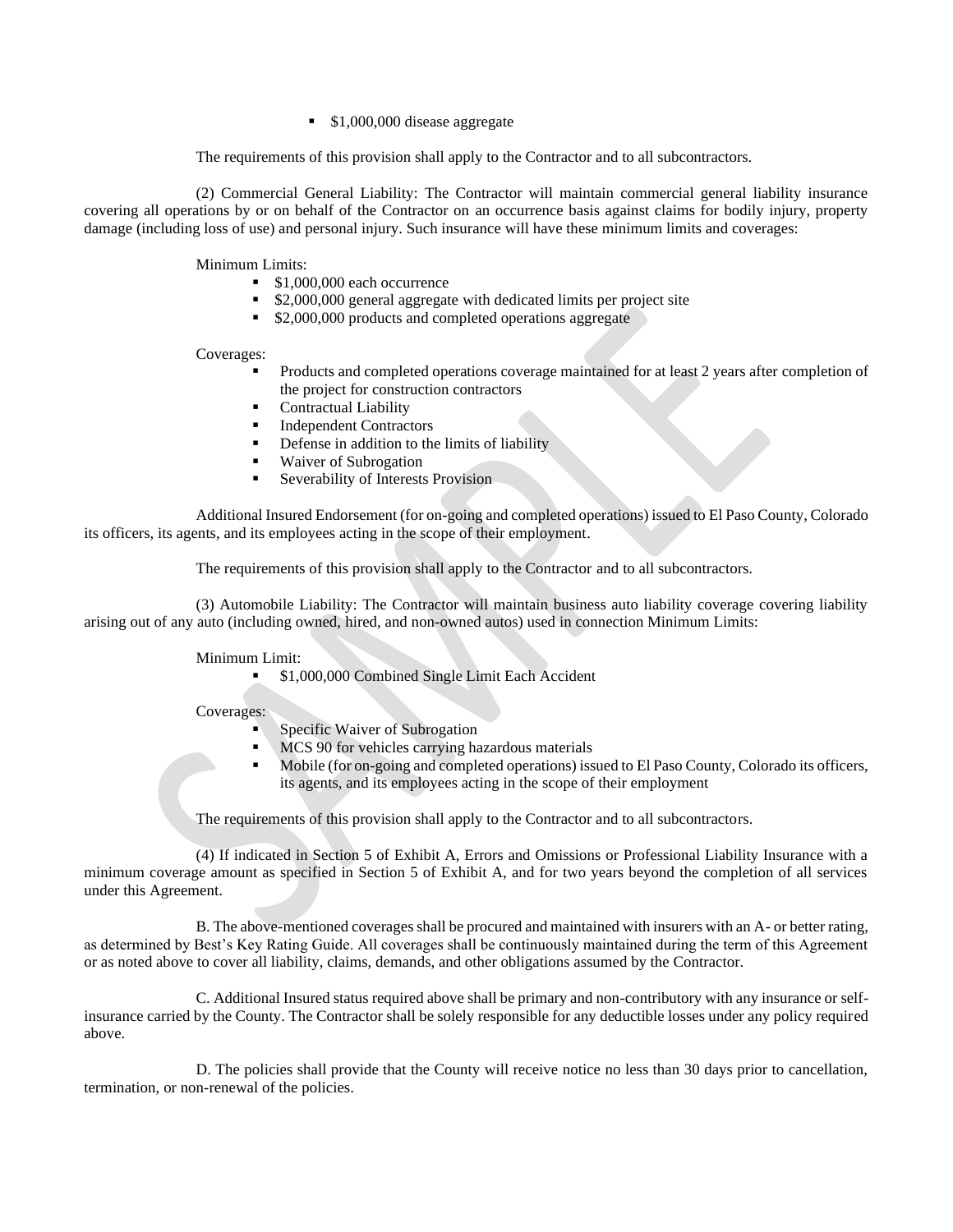E. The Contractor shall not be relieved of any liability, claims, demands, or other obligations assumed pursuant to this Agreement by reason of its failure to procure or maintain insurance, or by reason of its failure to procure or maintain insurance in sufficient amounts, durations, or types.

F. Failure on the part of the Contractor to procure or maintain policies providing the required coverages, conditions and minimum limits shall constitute a material breach of contract upon which the County may immediately terminate this Agreement.

thereto.

G. The County reserves the right to request and receive a certified copy of any policy and any endorsement

### 7. **Insurance Certificates.**

A. The Contractor shall, prior to commencing services, deliver to the County Certificates of Insurance as evidence that policies providing any and all required coverages and limits are in full force and effect.

B. These certificates will serve as an indication to the County that the Contractor has acquired all necessary insurance; however, the County may require that certified copies of the insurance policies be submitted and may withhold payment for services until the applicable insurance policies are received and found to be in accordance with the Agreement.

C. Insurance limits must be indicated on each Certificate of Insurance. Each Certificate of Insurance shall be reviewed and approved by the County prior to commencement of services under the Agreement. **The certificates shall identify this Agreement and shall state the project number where applicable.**

8. **Indemnification.** The Contractor shall indemnify and hold harmless the County and its elected and appointed officials, officers, employees, and agents from and against any and all losses, damages, liabilities, claims, suits, actions, or awards, including costs, expenses and attorney's fees, incurred or occasioned as a result of the acts or omissions of the Contractor, or its principals, employees, agents, or subcontractors arising out of or in any way connected with the performance of services under this Agreement. The Contractor's obligation to indemnify pursuant to this paragraph, and to provide any extended insurance coverage where applicable, shall survive the completion of the scope of services, and shall survive the termination of this Agreement.

9. **Government Immunity.** Liability for claims for injuries to persons or property arising from the negligence of the County, its departments, boards, commissions committees, bureaus, offices, employees, and officials shall be controlled and limited by the provisions of the Colorado Governmental Immunity Act, §24-10-101, et seq., C.R.S.; the Federal Tort Claims Act, 28 U.S.C. Pt. VI, Ch. 171 and 28 U.S.C. 1346(b), and the State's risk management statutes, §§24-30-1501, et seq. C.R.S. No term or condition of this Agreement shall be construed or interpreted as a waiver, express or implied, of any of the immunities, rights, benefits, protections, or other provisions, contained in these statutes.

10. **Prohibited Terms.** Any term included in this Agreement that requires the County to indemnify or hold Contractor harmless; requires the County to agree to binding arbitration; limits Contractor's liability for damages resulting from death, bodily injury, or damage to tangible property; or that conflicts with this provision in any way shall be void ab initio. Nothing in this Agreement shall be construed as a waiver of any provision of §24-106-109 C.R.S.

11. **Independent Contractor.** The Contractor is an independent contractor. AN INDEPENDENT CONTRACTOR IS NOT ENTITLED TO WORKER'S COMPENSATION BENEFITS AND IS OBLIGATED TO PAY FEDERAL AND STATE INCOME TAX ON ANY MONIES EARNED PURSUANT TO THE CONTRACT RELATIONSHIP. Notwithstanding any provision appearing in this Agreement, all personnel assigned by the Contractor to perform work under the terms of this Agreement shall be and remain at all times employees of the Contractor or employees of their respective employers for all purposes.

12. **Notices.** Notices to be provided under this Agreement shall be given in writing and either delivered by hand or deposited in the United States mail with sufficient postage to the addresses set forth in Section 6 of Exhibit A.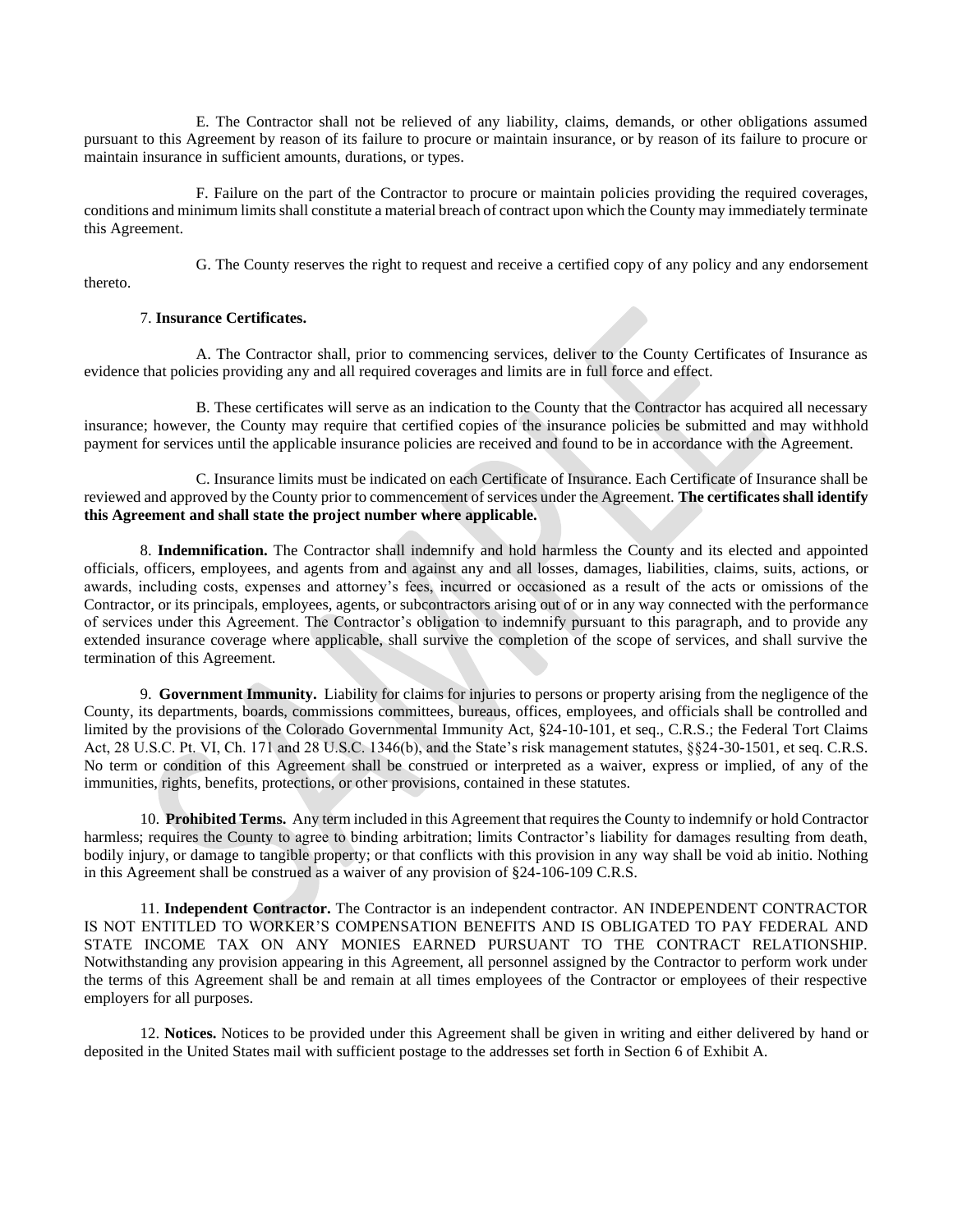13. **Extent of Agreement.** This Agreement represents the entire and integrated agreement between the County and the Contractor and supersedes all prior negotiations, representations, or agreements, either written or oral. Any amendments to this must be in writing and be signed by both the County and the Contractor. If any portion of this Agreement is found by a court of competent jurisdiction to be void and/or unenforceable, it is the intent of the parties that the remaining portions of this Agreement shall be of full force and effect.

[*Remainder of page intentionally left blank. Signatures on following page.*]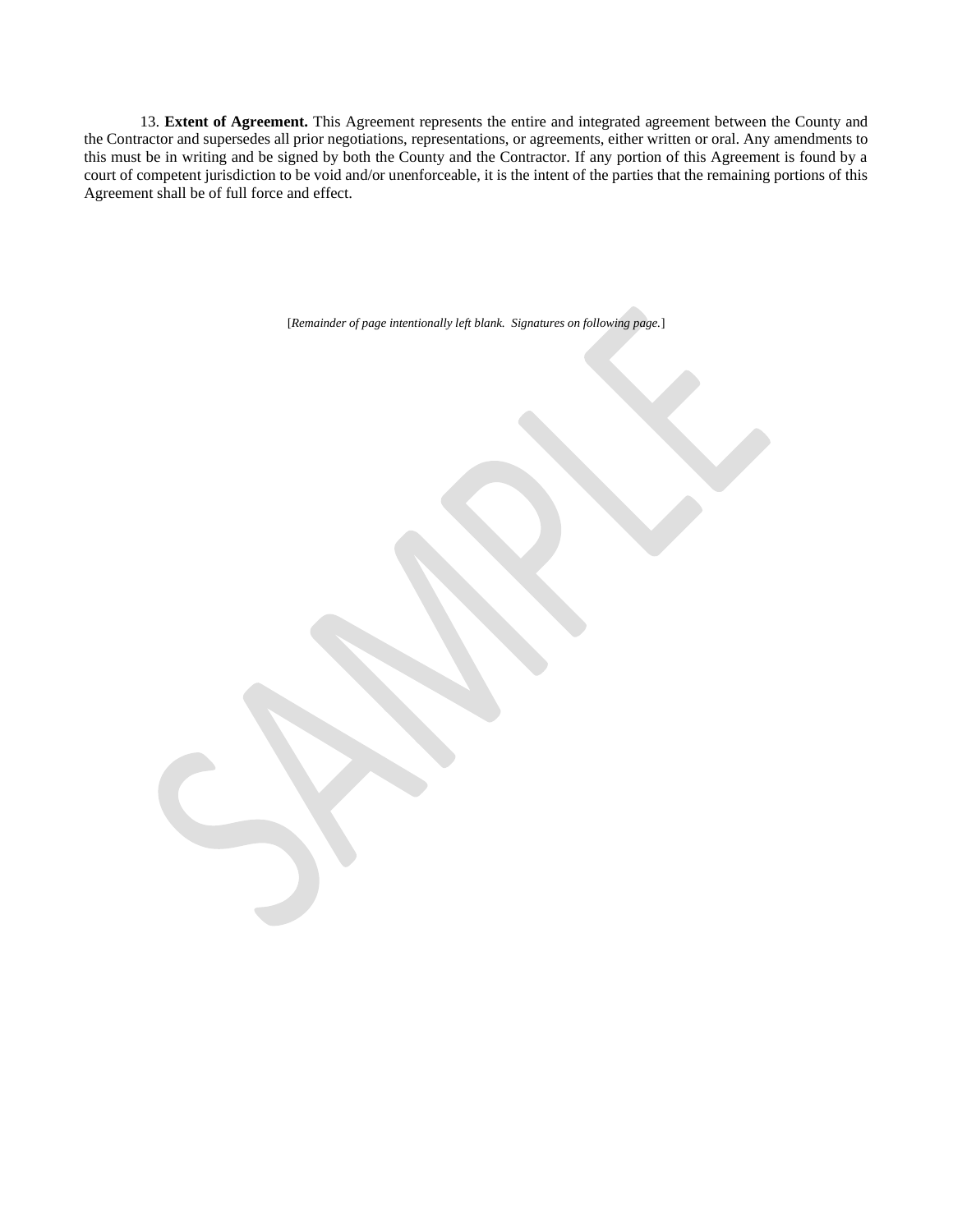# CONTRACTOR:

|                                                                                   | (signature)                                                                          |
|-----------------------------------------------------------------------------------|--------------------------------------------------------------------------------------|
|                                                                                   |                                                                                      |
| Signed this $\_\_\_\_$ day of $\_\_\_\_\_\_\_\_\_\_\_\_\_\_\_\_\_\_\_$            |                                                                                      |
|                                                                                   |                                                                                      |
| Subscribed and sworn to before me this ______ day of ____________________________ |                                                                                      |
|                                                                                   |                                                                                      |
| My commission expires _______________.                                            |                                                                                      |
| Notary Public                                                                     |                                                                                      |
|                                                                                   |                                                                                      |
|                                                                                   |                                                                                      |
|                                                                                   |                                                                                      |
| S E A L                                                                           |                                                                                      |
| ATTEST: Clerk to the Board                                                        | EL PASO COUNTY                                                                       |
|                                                                                   |                                                                                      |
|                                                                                   | Chair, Board of County Commissioners<br>(Or representative authorized by resolution) |
| Date:                                                                             |                                                                                      |
|                                                                                   |                                                                                      |
|                                                                                   |                                                                                      |
|                                                                                   |                                                                                      |
|                                                                                   |                                                                                      |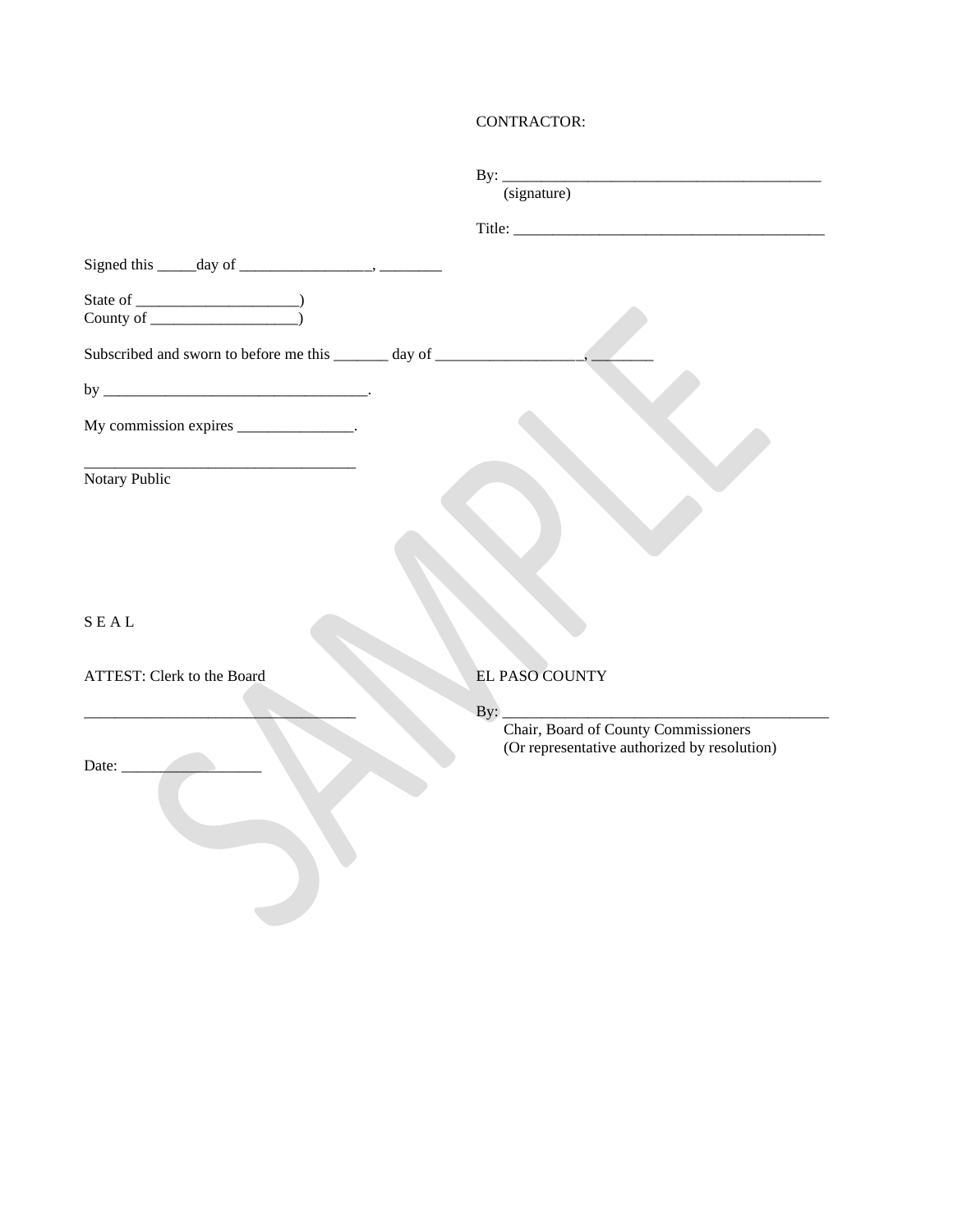### **EXHIBIT A to Agreement between the County and \_\_\_\_\_\_\_\_\_\_\_\_\_\_\_\_\_\_\_\_\_\_.**

Project Number or Name: \_\_\_\_\_\_\_\_\_\_\_\_\_\_\_\_\_\_\_.

1. **Scope of Services.** The Contractor hereby agrees to and accepts responsibility to perform the following services:

In the event of any conflicts between this Agreement and any attached solicitation documents, this Agreement shall control.

2. **Time of Performance.** The services of the Contractor shall commence (choose one):

- $\Box$ As of the date of this Agreement.
- As specified in a Notice to Proceed to be provided by the Town.  $\Box$
- As of the following date:  $\frac{1}{\sqrt{2\pi}}$  $\Box$

The services of the Contractor shall be completed, or shall end, by \_\_\_\_\_\_\_\_\_\_\_, \_\_\_\_\_, at which time the County shall have the option to renew the Agreement for four additional one-year terms under the same terms and conditions of the original Agreement by issuance of an Extension Letter. Continuation of the Agreement beyond the initial period is a County prerogative and not a right of the Contractor and will be exercised only when such continuation is clearly in the best interest of the County.

3. **Compensation.** The County agrees to compensate the Contractor for the performance of services detailed in Section 1 above, Scope of Services, as follows (choose one):

Lump sum due upon completion: \$

 $\Box$ Hourly rate: \$\_\_\_\_\_\_\_\_\_\_\_\_\_\_\_\_\_/hour or as outlined in the attached document.

Other:  $\Box$ 

It is expressly understood and agreed that the total compensation to be paid to the Contractor under this Agreement shall not exceed \$

4. **Notices of Termination.** Notices of termination shall be given at least thirty (30) days before the effective date of termination.

# 5. **Professional Liability; Protective Liability and Property Damage. Check boxes for Architects and Engineers only.**

Professional Liability Insurance is required. The required minimum limits of One Million Dollars (\$1,000,000) each claim and Two Million Dollars (\$2,000,000) annual aggregate, and Contractor shall maintain such coverage for at least two (2) years from the termination of this Agreement.

 $\Box$ Protective Liability and Property Damage Insurance covering the liability of the County, including any employee, officer, or agent of the County, with respect to all operations under the Agreement by the Contractor or his subcontractors, shall be procured and maintained during the life of the Agreement. The limits of the County's Protective Liability Policy, to be provided by the Contractor, as described in Section 7, shall be increased to the same limits for the Contractor's Commercial General Liability Insurance.